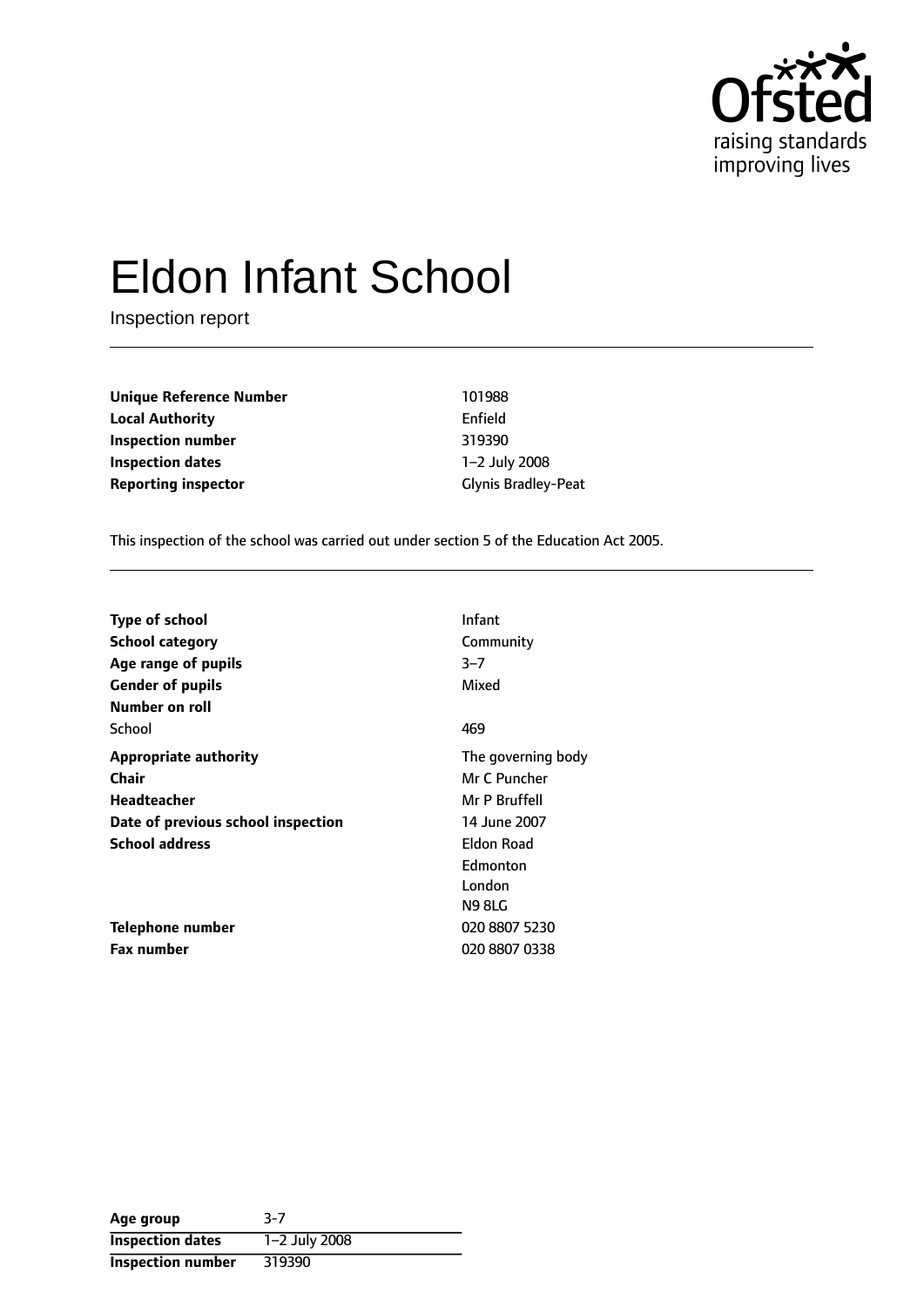.

© Crown copyright 2008

#### Website: www.ofsted.gov.uk

This document may be reproduced in whole or in part for non-commercial educational purposes, provided that the information quoted is reproduced without adaptation and the source and date of publication are stated.

Further copies of this report are obtainable from the school. Under the Education Act 2005, the school must provide a copy of this report free of charge to certain categories of people. A charge not exceeding the full cost of reproduction may be made for any other copies supplied.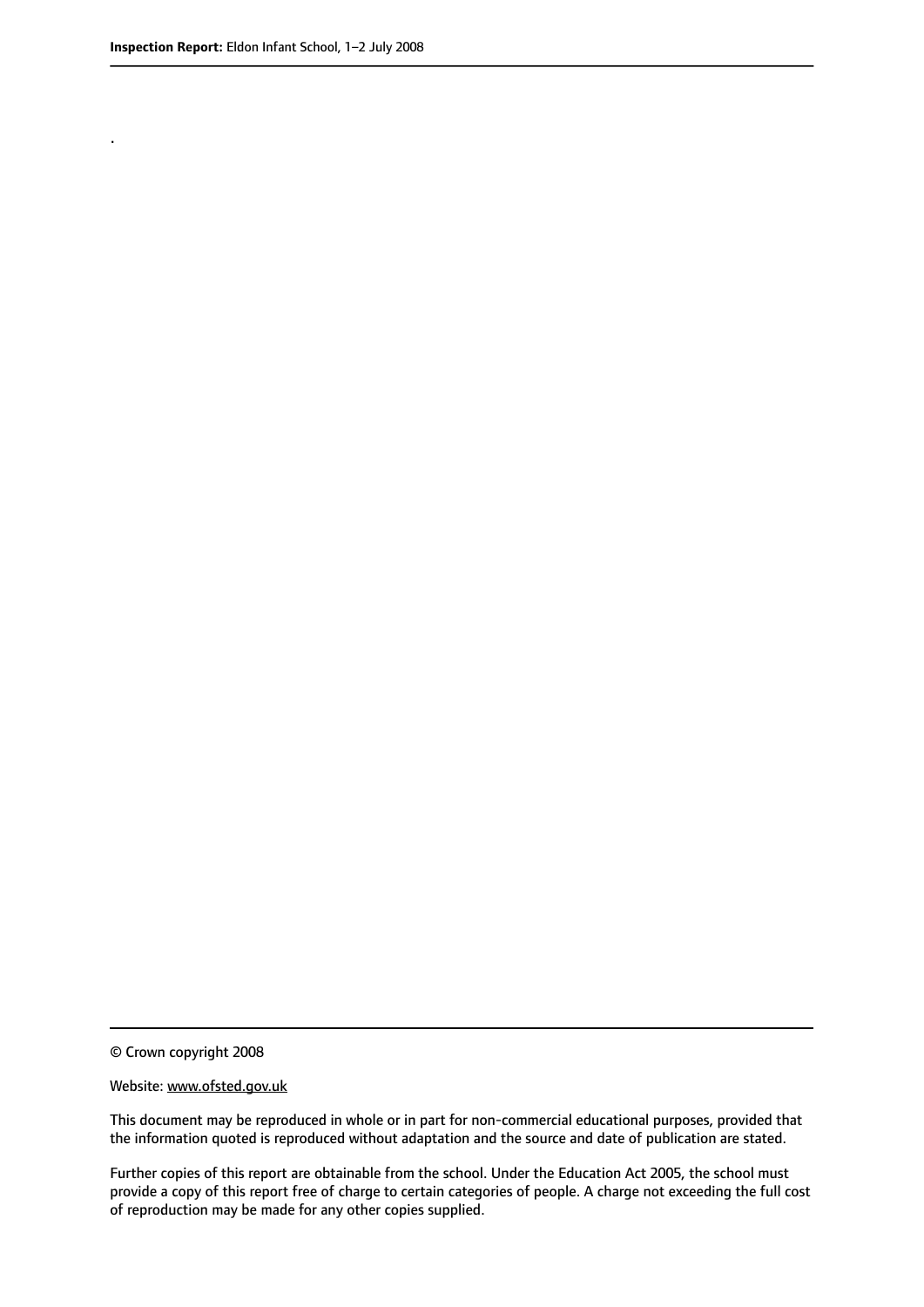# **Introduction**

The inspection was carried out by three Additional Inspectors.

## **Description of the school**

The school is larger than average. The proportion of pupils eligible for free school meals is higher than usually found. Over 85% of the pupils come from ethnic minority backgrounds and two thirds of pupils have English as an additional language. A third of pupils have been identified as having learning difficulties, the majority of which concern speech and language difficulties. This is above average but the percentage with a statement of educational need is below average. The percentage of pupils entering or leaving the school other than at the usual times is much higher than usually found. The school was given a 'Notice to Improve' during the last inspection. It was asked to improve achievement and raise standards, improve teaching in the Foundation Stage, and ensure that teachers with leadership responsibilities acquire the necessary skills to be more effective and that governors hold the school to account.

## **Key for inspection grades**

| Grade 1 | Outstanding  |
|---------|--------------|
| Grade 2 | Good         |
| Grade 3 | Satisfactory |
| Grade 4 | Inadequate   |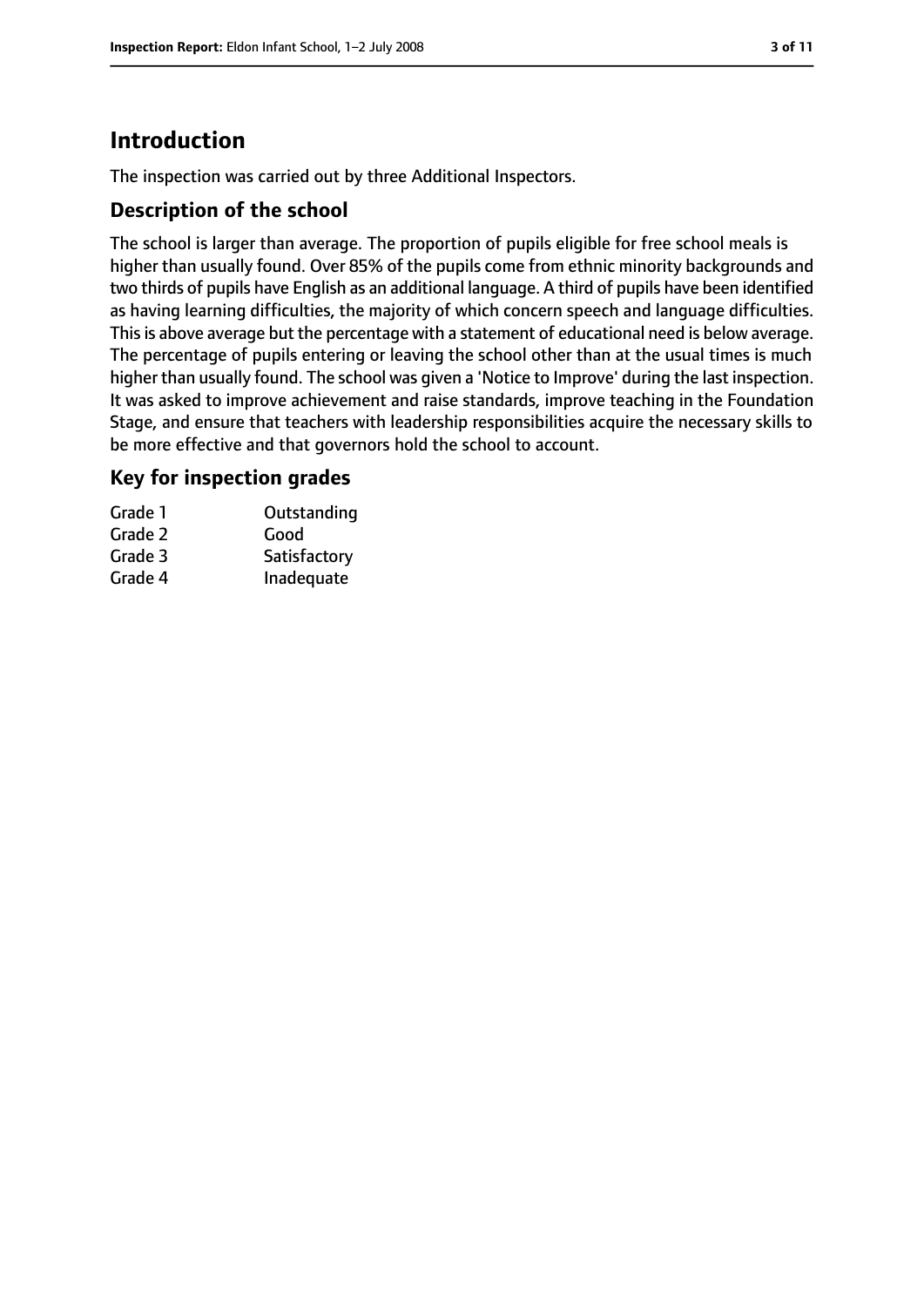## **Overall effectiveness of the school**

#### **Grade: 2**

In accordance with Section 13(5) of the Education Act 2005, HMCI is of the opinion that the school no longer requires significant improvement.

Since the time of the last inspection, Eldon Infant School has made a substantial improvement to the work that it does. It is now providing a good education for its pupils. The highly competent leadership of the headship team, comprised of the headteacher, deputy and assistant headteachers, has ensured that the school has improved markedly since the time of the last inspection. This is because they work together well as a team and share the vision for the future of the school. The sensitive headteacher is particularly adept at ensuring that parents feel involved in the work of the school. One parent wrote, 'I am proud of the school, keep doing what you are doing!' The talented and creative leadership of the deputy headteacher has ensured that there has been a vast improvement in the school's assessment and tracking systems. This has had a real impact on raising teachers' expectations of what pupils can achieve and, as a result, standards have risen. The highly effective assistant headteacher makes sure that every pupil is included in all aspects of school life. This gives each pupil the chance to succeed at school. Governors make a satisfactory contribution to strategic planning but there is still work to be done to ensure that every member of the governing body is in the position to hold the school to account for its work effectively.

The rate at which pupils make progress at Eldon has greatly accelerated over the last year because the quality of teaching has improved from inadequate to good. This is the result of good professional development and support for teachers. In addition, the Local Authority has provided both support and challenge for the school, which has had a good impact on achievement. Considering pupils' starting points, their achievement is good. Although standards by the end of Year 2 are still below average overall, they have substantially improved in reading and writing. Standards have not improved at the same speed in mathematics and pupils' progress is not quite as good.

Pupils' good personal development and well-being is the result of the good quality of care, guidance and support provided by the school. Pupils are kind and considerate towards each other and behave well both in and out of class. They know how to keep themselves safe and know who they can turn to if they have a problem. Visitors to the school comment on how well the pupils join in with activities provided. This was evident during the inspection when pupils spun plates, juggled and made repeated attempts to conquer the unicycle during a visit from some circus performers. This type of enrichment contributes well to the good curriculum.

## **Effectiveness of the Foundation Stage**

#### **Grade: 2**

The Foundation Stage unit provides a colourful and enticing environment where children experience a good range of stimulating activities. Outdoor areas are used consistently well by staff to extend children's learning. This is an improvement since the last inspection and is part of the school's determined drive to improve provision. Many children come to school with exceptionally low levels of skills, especially in personal development and communication and language. By the time they enter Year 1, many do not reach the expected levels for children of their age. However, they make good progress from their very low starting points. This is due to good teaching with clear emphasis on the development of basic and social skills. Children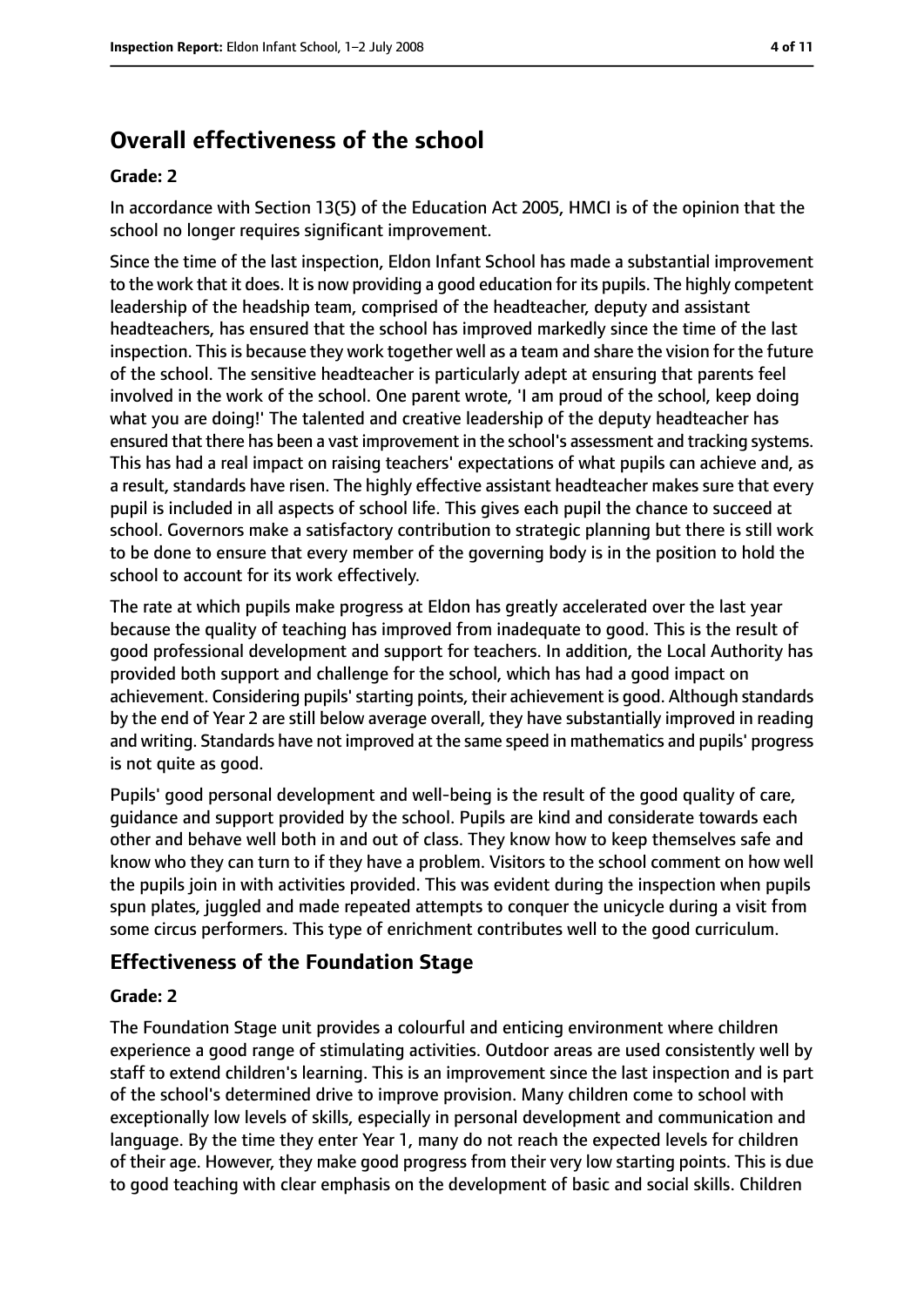are given plenty of opportunity to talk about their experiences. They develop confidence in speaking in front of others and enjoy playing instruments in fun music lessons. Play areas such as the 'Quick Fix car wash' allow children to use their imaginations and express themselves. They listen to their teachers and follow instructions well. Behaviour is good, especially when staff insist children have regard for each other. Staff work together as a team, led by an enthusiastic and committed Foundation Stage manager. She has been instrumental in bringing about recent positive changes and is keen to improve further existing links with parents and Year 1 teachers.

## **What the school should do to improve further**

- Raise standards and achievement in mathematics.
- Strengthen governance so that every governor is effective in holding the school to account.

## **Achievement and standards**

#### **Grade: 2**

Standards at the end of Year 2 have improved greatly since the time of the previous inspection when they were exceptionally low. Provisional results for 2008 demonstrate evidence of the good impact of strategies used to raise standards in reading and writing. These results indicate that pupils have met their challenging targets. The improvements in results at the higher level 3 in writing are particularly good. In mathematicsimprovement has been more modest. In 2008, standards are not as high as those in reading and writing and pupils have not made as much progress. The school has rightly recognised this and has prepared an action plan to tackle this discrepancy. Currently, although standards remain below average, pupils achieve well considering their starting points. The school's tracking information shows that standards are set to rise further over the next two years. Those pupils with speech and language difficulties make good and in some cases excellent progress. This is because of the good focus on speaking and listening in each classroom and effective teaching of linking letters to sounds.

## **Personal development and well-being**

#### **Grade: 2**

Pupils participate well in school activities, show positive attitudes to learning and enjoy school. They comment that new pupils quickly make friendships. One child said, 'People here are kind and helpful to each other.' The school is working hard to promote and monitor good attendance and levels are now closer to average. Spiritual, moral, social and cultural development is good. Pupils have good awareness of major world faiths and other cultures which are celebrated through visits to different places of worship. Pupils have positive relationships with adults in the school and between themselves. They adopt healthy lifestyles and possess a satisfactory understanding of the importance of healthy diets and taking regular exercise. They enjoy growing their own vegetables in a school garden. Pupils are involved in making a positive contribution to the school community through being school council representatives and class monitors. They are suitably prepared for the next stage of their education and acquire satisfactory basic skills.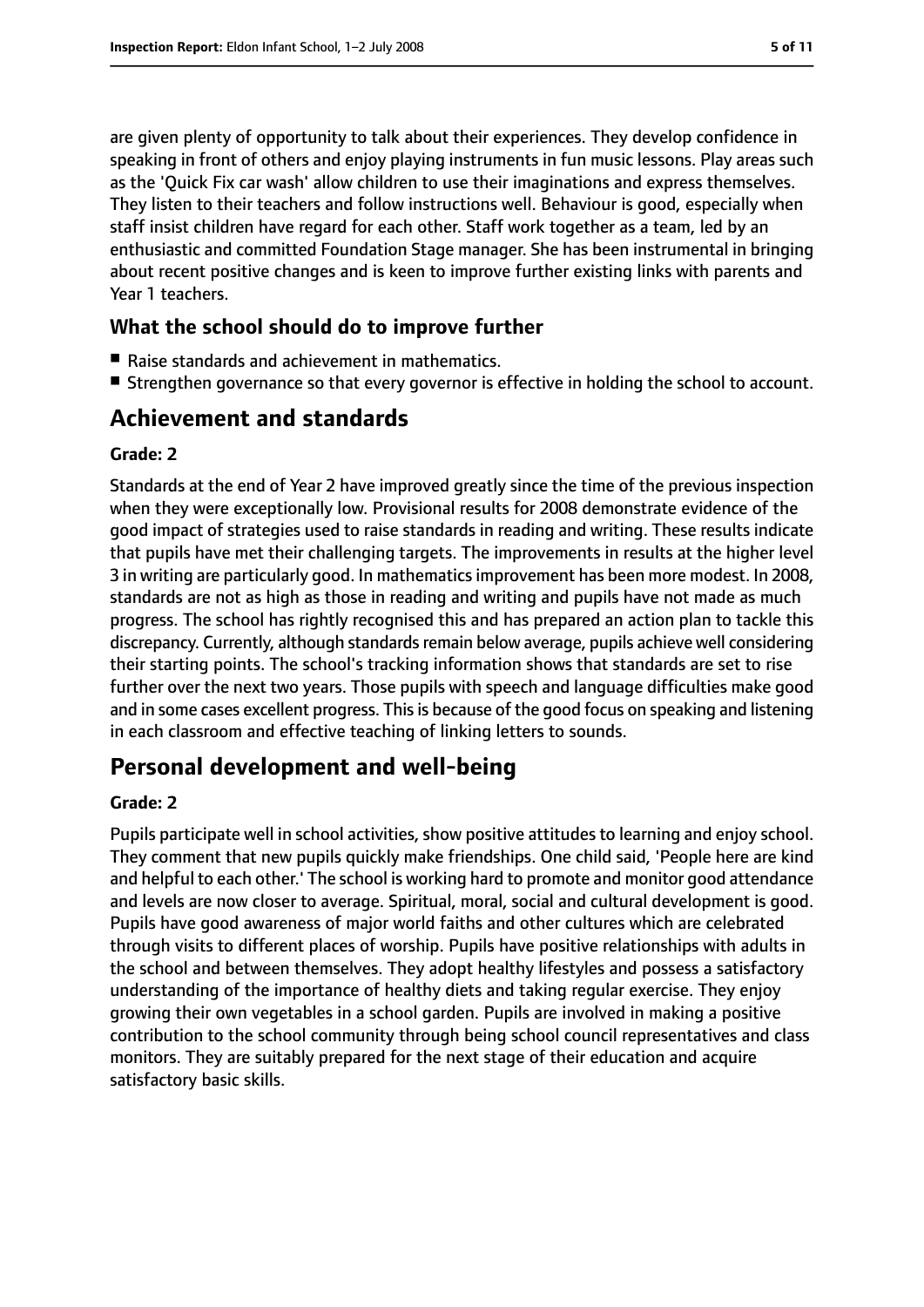# **Quality of provision**

## **Teaching and learning**

#### **Grade: 2**

The quality of teaching overall is good which represents good improvement since the last inspection. The school has had a clear focus on improving teaching and learning. As a result, teachers' planning takes account of the range of ability in the class so that tasks are matched well to pupils' needs. Teachers have clear expectations of what pupils can do and how they should behave. They ask questions which make pupils think and extend their learning. Because of this, pupils make good progress in lessons and behave well. They respond well to the range of speaking and listening opportunities that teachers give them, especially with their 'talking partners'. Teachers make good use of information and communication technology (ICT), especially when recording pupils' work with cameras or using the interactive whiteboards, which pupils also use. Teaching assistants provide valuable support when working with groups or individuals although they are not always actively involved during direct teaching sessions. Teachers' marking in books helps pupils to understand how well they are doing although it does not always tell pupils simply how they can improve.

#### **Curriculum and other activities**

#### **Grade: 2**

The good curriculum meets the needs of learners well. The focus on improving writing has led to pupils reaching higher standards and writing being used more fully across the curriculum. For example, Caribbean counting rhymes linked mathematics, literacy and cultural elements. The school recognises the need to raise standards in mathematics in the same way. The school has rightly identified the need to develop even more links across subjects, allowing pupils to apply their skills and make sense of their learning. Some good examples already exist in colourful displays. In many cases ICT is used well in other subjects. Good use is made of staff expertise for ICT and music lessons, which enhances provision. Visits and visitorssupport topics, ensuring pupils' awareness of their surroundings and extending their experiences. The visit from the circus performers during the inspection helped to develop pupils' physical skills. This contributes well to their personal development. Opportunities to take part in a range of clubs and learn musical instruments further benefits the development of their skills and talents.

## **Care, guidance and support**

#### **Grade: 2**

Care, guidance and support are good. This is reflected in pupils' good achievement and in their good personal development. Marking of pupils' work is good but guidance on how work can be improved needs to be more consistent. All pupils, including vulnerable pupils, build confidence and self-esteem through improving their improving speaking and listening skills. This results in pupils who feel happy, confident and secure. Pupils are encouraged to lead healthy life styles. Parents are very complimentary about the school, and one parent said, 'I am very pleased and happy about the school, my children love the school and their teachers.' The school is committed to safeguarding pupils and child protection procedures are securely in place. Very good support is provided by outside agencies such as the education welfare officer and educational psychologist. Pupils' progress is monitored closely and most pupils are aware of their learning targets. This is helping pupils to be responsible for their own learning. Effective links have been established to ensure a smooth transition to the next stage in education.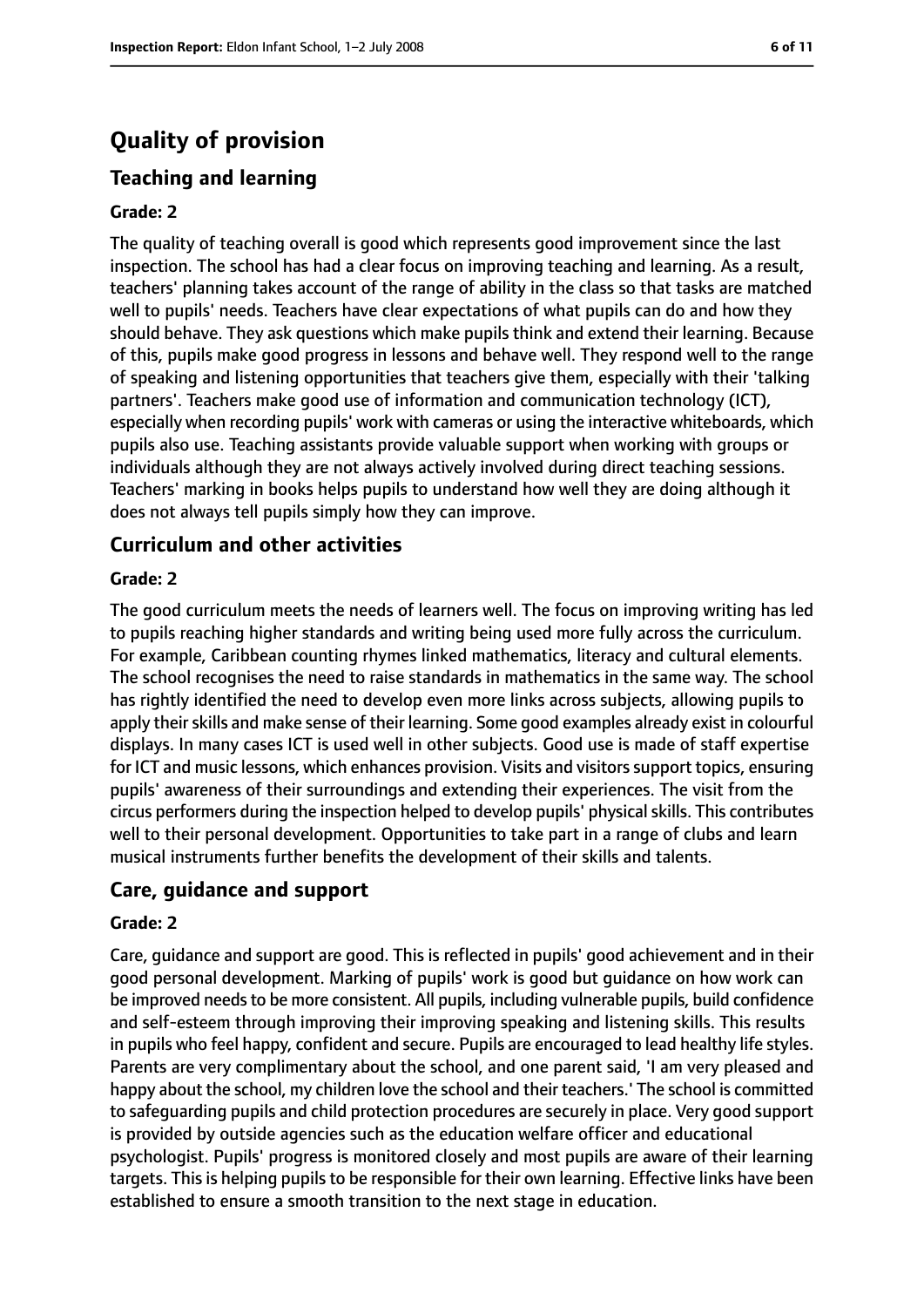## **Leadership and management**

#### **Grade: 2**

The school's evaluation of its performance is accurate, although some areas of the school self-evaluation form were too modestly graded. However, the headship team clearly know the priorities for development. The school now monitors its performance rigorously and has an accurate picture of its effectiveness and a thorough understanding of its strengths and areas for improvement. The school improvement plan has a clear focus on the correct priorities. Data are analysed and the information is used effectively to help pupils make good progress. This is a major improvement. The quality of the assessment systems is now a strength. Senior leaders are good role models for middle leaders, who are now enthusiastic and keen to monitor their own areas of responsibility. They do this well. Although governance has improved, there are still some issues of recruitment and some governors do not fully understand their role as a critical friend. Parents are overwhelmingly positive and are full of praise for the headteacher and staff. In light of all these improvements, the good leadership and management of the school and rising standards, there is a good capacity for further improvement.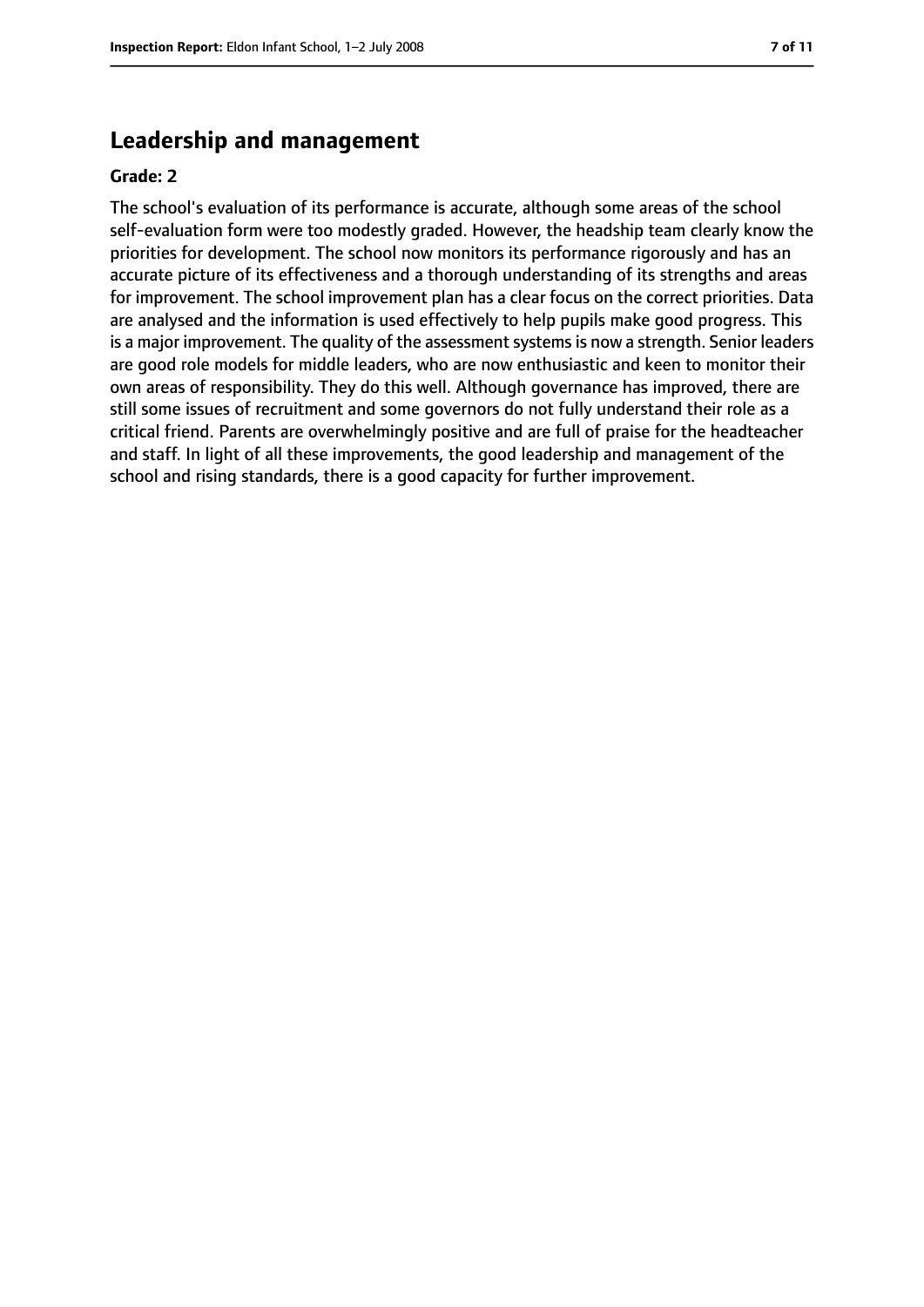**Any complaints about the inspection or the report should be made following the procedures set out in the guidance 'Complaints about school inspection', which is available from Ofsted's website: www.ofsted.gov.uk.**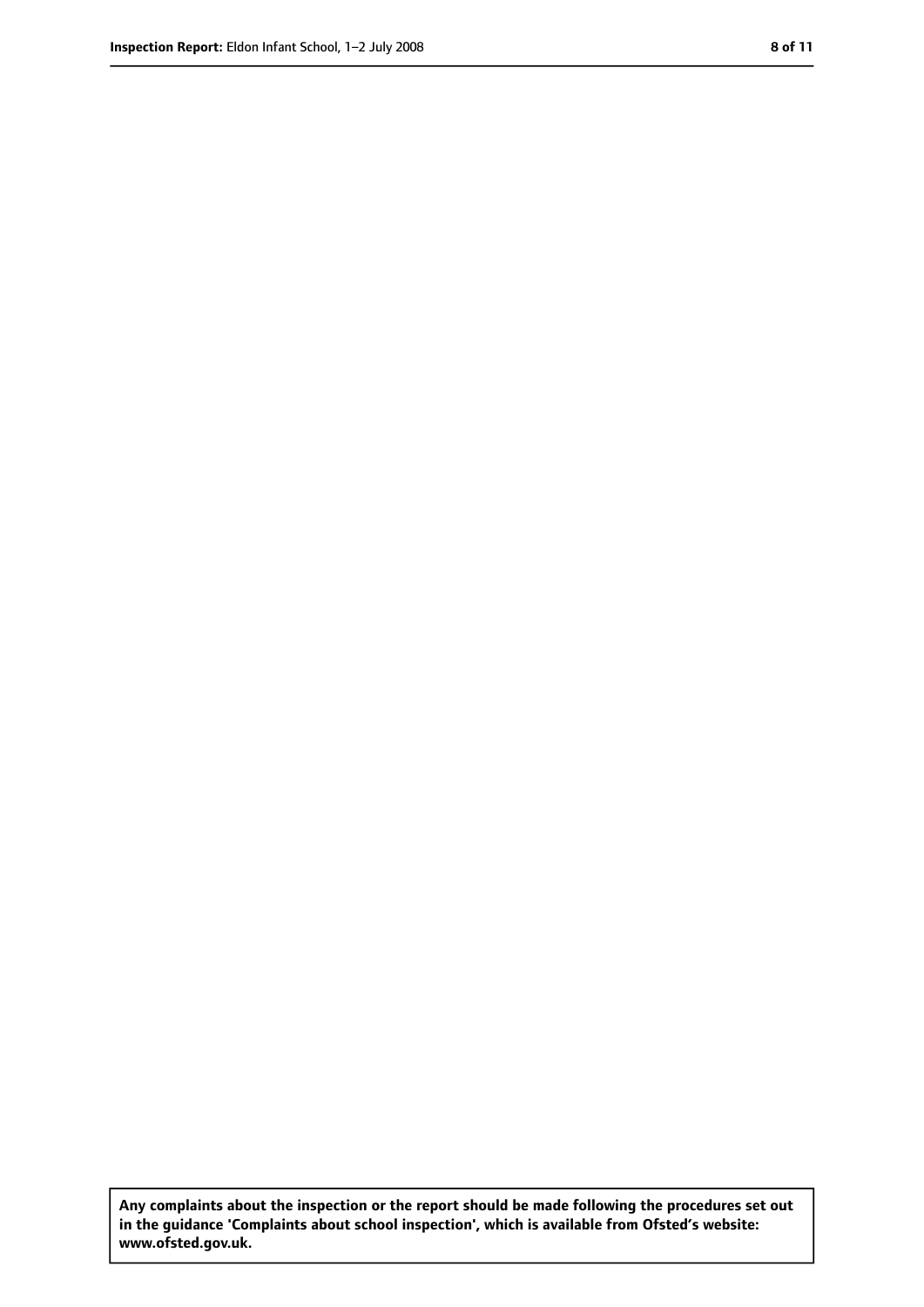#### **Annex A**

# **Inspection judgements**

| $^{\circ}$ Key to judgements: grade 1 is outstanding, grade 2 good, grade 3 satisfactory, and | <b>School</b>  |
|-----------------------------------------------------------------------------------------------|----------------|
| arade 4 inadequate                                                                            | <b>Overall</b> |

## **Overall effectiveness**

| How effective, efficient and inclusive is the provision of education, integrated<br>care and any extended services in meeting the needs of learners? |     |
|------------------------------------------------------------------------------------------------------------------------------------------------------|-----|
| Effective steps have been taken to promote improvement since the last<br>inspection                                                                  | Yes |
| How well does the school work in partnership with others to promote learners'<br>well-being?                                                         |     |
| The effectiveness of the Foundation Stage                                                                                                            |     |
| The capacity to make any necessary improvements                                                                                                      |     |

## **Achievement and standards**

| How well do learners achieve?                                                                               |  |
|-------------------------------------------------------------------------------------------------------------|--|
| The standards <sup>1</sup> reached by learners                                                              |  |
| How well learners make progress, taking account of any significant variations between<br>groups of learners |  |
| How well learners with learning difficulties and disabilities make progress                                 |  |

## **Personal development and well-being**

| How good is the overall personal development and well-being of the<br>learners?                                  |  |
|------------------------------------------------------------------------------------------------------------------|--|
| The extent of learners' spiritual, moral, social and cultural development                                        |  |
| The extent to which learners adopt healthy lifestyles                                                            |  |
| The extent to which learners adopt safe practices                                                                |  |
| How well learners enjoy their education                                                                          |  |
| The attendance of learners                                                                                       |  |
| The behaviour of learners                                                                                        |  |
| The extent to which learners make a positive contribution to the community                                       |  |
| How well learners develop workplace and other skills that will contribute to<br>their future economic well-being |  |

## **The quality of provision**

| How effective are teaching and learning in meeting the full range of the<br>learners' needs?          |  |
|-------------------------------------------------------------------------------------------------------|--|
| How well do the curriculum and other activities meet the range of needs<br>and interests of learners? |  |
| How well are learners cared for, guided and supported?                                                |  |

 $^1$  Grade 1 - Exceptionally and consistently high; Grade 2 - Generally above average with none significantly below average; Grade 3 - Broadly average to below average; Grade 4 - Exceptionally low.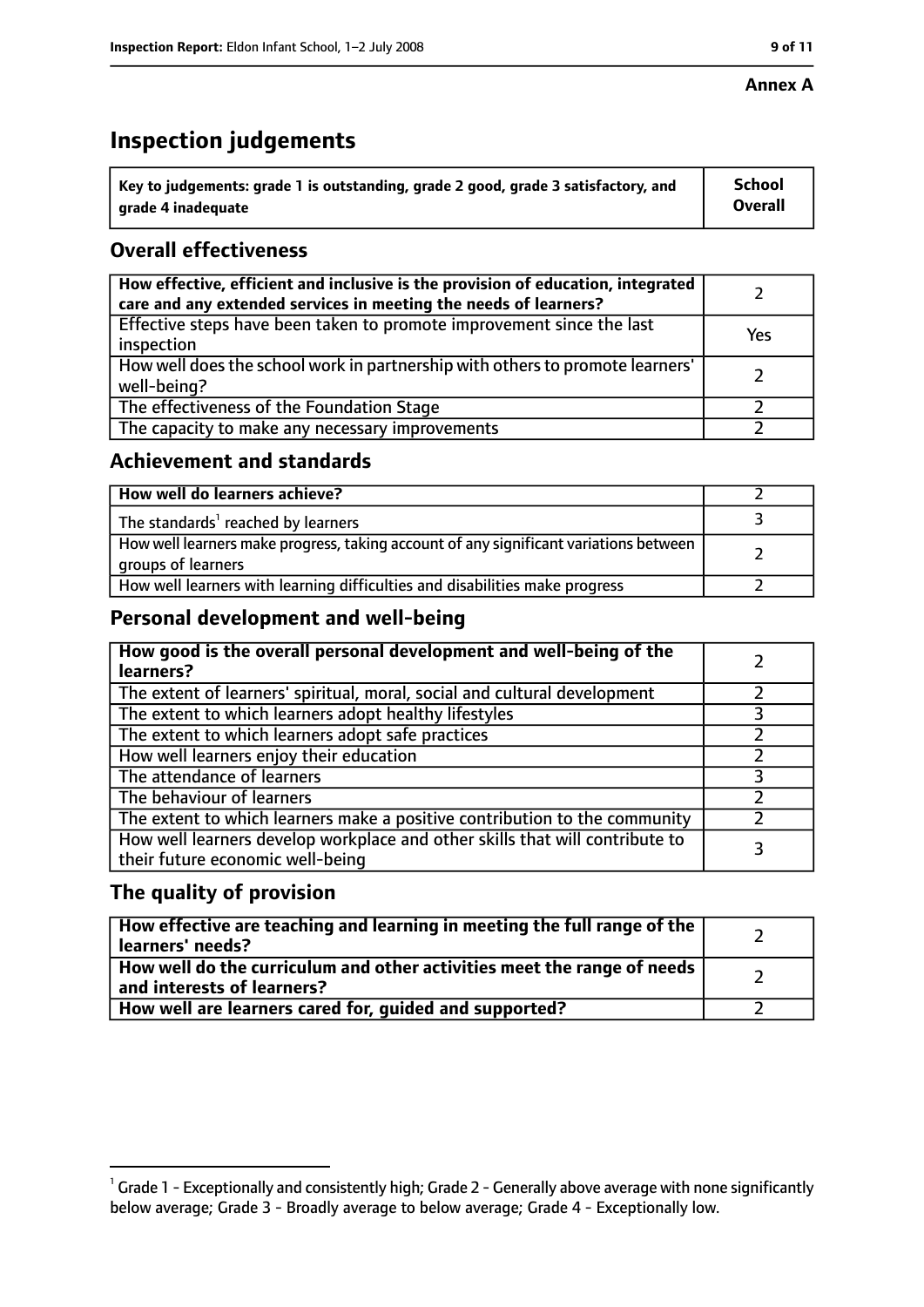# **Annex A**

# **Leadership and management**

| How effective are leadership and management in raising achievement              |     |
|---------------------------------------------------------------------------------|-----|
| and supporting all learners?                                                    |     |
| How effectively leaders and managers at all levels set clear direction leading  |     |
| to improvement and promote high quality of care and education                   |     |
| How effectively leaders and managers use challenging targets to raise standards |     |
| The effectiveness of the school's self-evaluation                               |     |
| How well equality of opportunity is promoted and discrimination tackled so      |     |
| that all learners achieve as well as they can                                   |     |
| How effectively and efficiently resources, including staff, are deployed to     | 7   |
| achieve value for money                                                         |     |
| The extent to which governors and other supervisory boards discharge their      | 3   |
| responsibilities                                                                |     |
| Do procedures for safequarding learners meet current government                 | Yes |
| requirements?                                                                   |     |
| Does this school require special measures?                                      | No  |
| Does this school require a notice to improve?                                   | No  |